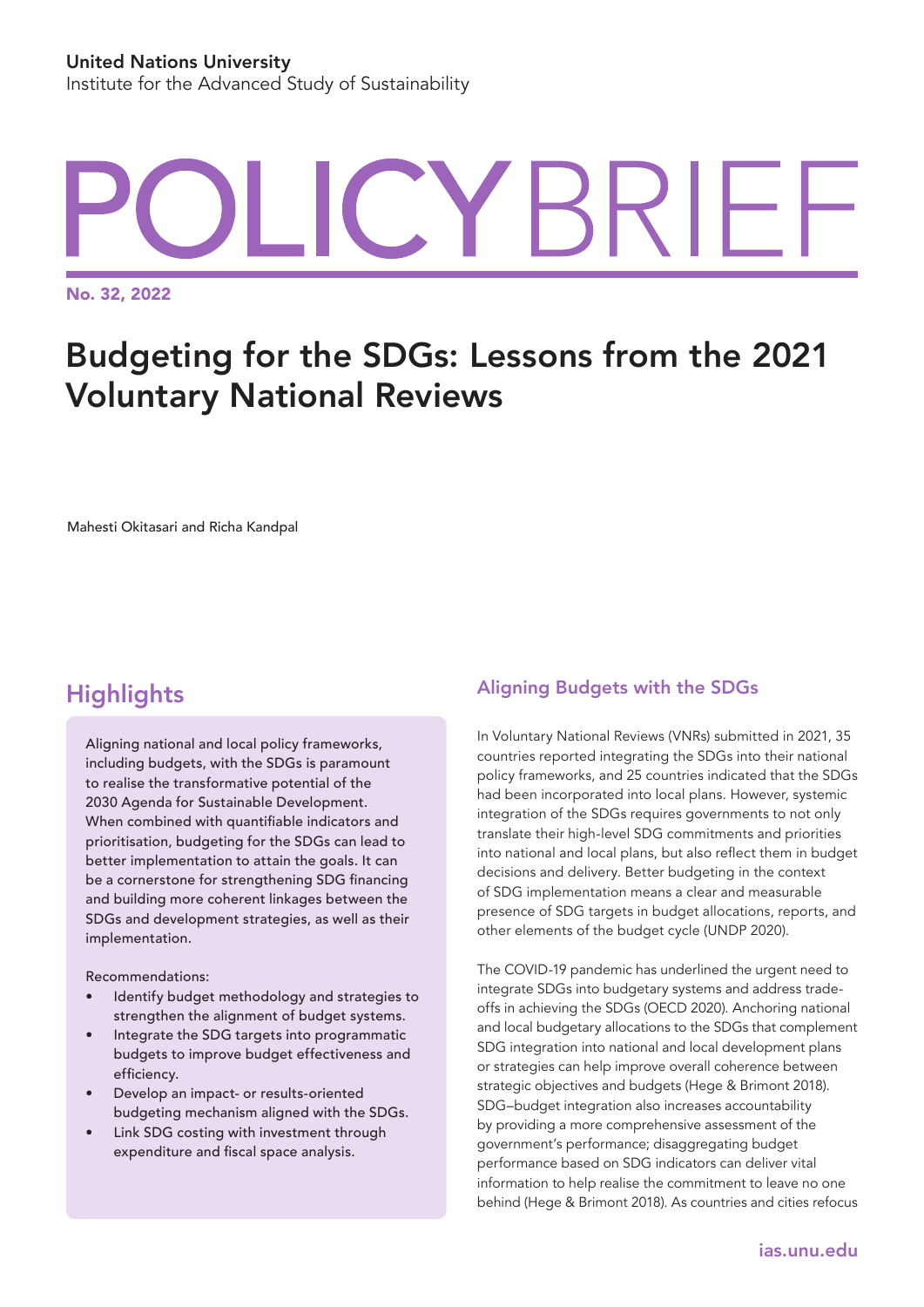#### POLICY BRIEF No. 32, 2022

priorities within budget constraints, integrating the SDGs into budgetary systems can enable a prudent assessment of expenditure in terms of sustainability, affordability, and the impact on future generations (OECD 2020).

This policy brief lays out recommendations to guide policymakers at the national and local levels in strengthening the integration of the SDGs into budgets. It is based on an analysis of VNRs presented in 2021 (see Note), which provides insights into countries' strategies for SDG budgeting. As such, SDG budgeting approaches presented in this brief are limited to those reflected in the 2021 VNRs.

#### Existing Strategies for SDG Budgeting

Strategies for SDG budgeting take various forms, and countries' approaches focus on different elements of the budget cycle, reflecting their local contexts, political commitments, and capacities.

#### SDG Budget Tagging

In their 2021 VNRs, 31 out of 40 countries reported undertaking or planning to map and track their national budgetary expenditures according to the SDGs. This continues a trend; in 2020, 30 out of 47 countries reported a similar effort. SDG tagging in budgetary frameworks can help countries highlight development challenges, such as funding shortages for a specific goal (OECD 2020). The potential of the SDGs as a budgetary tool depends on whether the process of SDG budget tagging is used to guide budget choices and performance by internal actors (e.g., ministries) and external actors (e.g., parliament, civil society) as part of the wider discussion to identify the country's medium-term sustainable development challenges (Hege & Brimont 2018).

#### Integrating SDGs into Budget Monitoring Systems

Governments are increasingly seeing the merits of further integrating the SDGs into their budget monitoring systems or developing an SDG-aligned budget performance report to ensure budget items contribute to and are evaluated against SDG progress. Uruguay has conducted a budget tagging exercise and ad hoc SDG budget execution reporting its annual budget report includes information on the SDGs. Czechia, Denmark, and Mexico have developed mechanisms as single integrated systems to support the development of SDG-targeted public policies and their translation into budgets. In many countries, integrating the SDGs into the budgeting monitoring system requires reform of the public finance mechanism through developing solutions beyond standard sectoral budgeting reforms.

#### 2

#### Calculating SDG Costs

Assessing SDG budget needs could help countries calculate the SDG financing gap in their potentially available budgets (SDSN 2019). For developing countries, SDG costing is essential to secure investments and development assistance necessary to achieve the SDGs. It can help governments, donors, and international organisations develop strategies for specific SDG targets (Vorisek & Yu 2020). In the 2021 VNRs, seven countries reported conducting SDG costing assessments, including Egypt, Indonesia, and Lao People's Democratic Republic. Egypt conducted a cost assessment of SDG contributions across sectors (education, health, social protection, water and sanitation, and transportation) and identified women's empowerment as a cross-cutting issue. SDG costing may or may not be part of SDG budgeting exercises, but alignment between the two (especially SDG costing for the public sector) is important for the SDG financing strategy (UNDP 2020).

#### Integrating the SDGs into Local Budgets

While SDG budget tagging is not yet as widespread at the local level, eight countries indicated that their regions and cities had conducted a similar exercise, including Cabo Verde, Norway, and Thailand. Castilla y León (Spain) has established a mechanism to evaluate local budgets against the SDGs. Its budget for 2022 will also be planned based on the SDGs. In Malmö (Sweden), each of the city's 13 budget goals identifies several SDGs to which it is contributing. Its sustainability reporting includes SDG analysis, which is applied as one of the evaluation criteria for budget decisions.

#### Policy Recommendations

The following four recommendations are provided for policymakers and financial administrators at the national and local levels to facilitate discussion and present budgeting solutions for the SDGs. The primary goal of institutionalising SDG integration into budgetary frameworks should be pursued in a way that recognises the specific context of the policy and capacity of each country or city. In a decentralised system where SDG budgeting is conducted at the sector level, adjustments are ideally made at the level of line ministries (in cities, budget adjustments should involve the mayor and city council), whereas in a centralised system it may be necessary to involve the central budgeting authority.

#### 1. Identify budget methodology and strategies

The Inter-Agency Task Force on Financing for Development has recommended implementing an Integrated National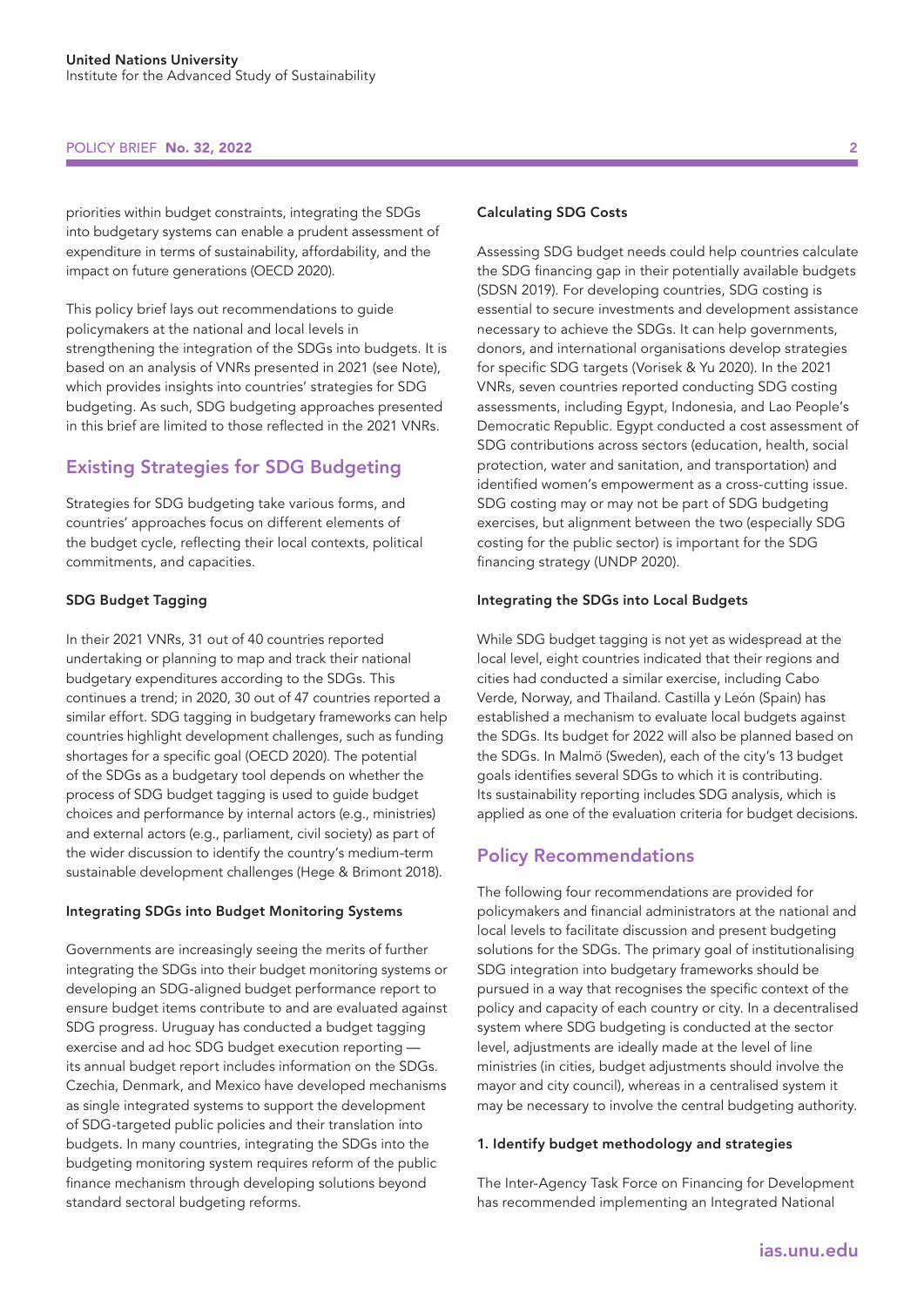#### POLICY BRIEF No. 32, 2022 3

Financing Framework for the SDGs (INFF; United Nations 2019). An INFF can help national governments to generate lateral integration and coherence across finance policies (i.e., harmonising the finance system), including budgeting. As part of establishing an INFF, the budget methodology and strategy can be identified prior to determining SDG budgeting to analyse the risks associated with possible misalignment of budget systems, methods, and data consolidation (UNDP 2020). These risks include variations in budget formulation and reporting processes, budget calendars, circulars, and charts of accounts across departments or ministries and between levels of government. Cabo Verde, Cuba, and Egypt are among the countries that reported developing an INFF in their 2021 VNRs. Approximately 78 countries have implemented INFFs as of April 2022.

Policymakers must choose the most appropriate budget strategy for SDG budgeting based on the local context. One option is to upgrade financial management information systems (FMISs) to improve budget tagging. FMISs are one of the tools available to implement INFFs that can be considered while moving to SDG budgeting. For example, Mexico aligns its budget classification table with SDG policies. FMISs can be improved by making them flexible to allow timely and better alignment of budget formulation and reporting business processes, budget calendars, circulars, and charts of accounts to consolidate budget data.

#### 2. Integrate SDG targets into programmatic budgets

While SDG budget tagging and ad hoc SDG budget execution reporting can facilitate integration of the SDGs in budgeting frameworks, integrating SDG targets into the budget programme can further inform policymakers on the effectiveness and efficiency of budget intervention toward attaining the SDGs. Policymakers must incorporate the SDGs into mid-term and annual budgeting processes to enable focused budget decision-making for each SDG target and SDGs-aligned budget post. A strategy implemented in Colombia is utilising Development Finance Assessment (DFA) to link SDG indicators with the government's annual work plan and budget according to policy priority preference. DFA is a tool to identify finance opportunities and existing resources to finance the SDGs more effectively (UNDP 2020). Financial administrators can design multiple layers of budget integration from programmes to projects, including SDG execution assessment for project approval and evaluation. Another strategy is applying a mechanism to quantify the contribution of each programme, sub-programme, and project to the SDGs. Countries and cities with performance and programmatic budget tagging in place should consider extending the practice to performance-based evaluation.

#### 3. Develop an impact- or results-oriented budgeting mechanism aligned with the SDGs

Developing such a mechanism for SDG-based budgeting goes beyond ad hoc reporting of budget execution and integrating SDG targets in budget programmes (SDG target tagging). In Mexico, a results-oriented budget provides more accurate monitoring of budget decisions against the SDGs. Integrating the SDGs into the medium-term expenditure framework and budget steps are key to supporting this strategy, including adjustments to budget calendars to allow more policy-based budget negotiations and better strategic allocative functions. In countries with decentralised and programme-based budgeting, policymakers should improve conventional budgeting, monitoring, and evaluation systems at the sector level by line ministries or local departments by aligning beneficiary-centred SDGs with budget programmes and allocation. Where a beneficiary-based budgeting system is in place, policymakers must consider developing participatory monitoring, evaluation, and beneficiary feedback mechanisms to improve budgeting effectiveness and sustainability and reduce monitoring costs. Such mechanisms should be tailored to the local context and integrated into policymaking processes.

Identifying specific beneficiaries of government programmes is essential to align high-level policies and budget frameworks with SDG targets and indicators. Countries and cities lacking performance-based budgeting need to consider introducing budget performance indicators and explicit identification of beneficiaries of the SDGs in budget documents. It is preferable to use SDG targets rather than goals to ensure more applicable and targeted indicators. The Government of Mexico links all available indicators in its Information System of SDGs (SIODS) to the eligible expenditure's SDG targets, with beneficiaries identified by the ministries.

#### 4. Link SDG costing with investment through expenditure and fiscal space analysis

A clear accounting of outlays on public services and public investments contributing to SDGs can provide information to identify the scope of financing gaps for the SDGs. In calculating costs, financial administrators must avoid double-counting investment needs by considering synergies across different types of investments. For example, investment in water and sanitation (SDG 6) can support efforts to end hunger (SDG 2), improve health (SDG 3), and promote gender equality (SDG 5) (World Bank 2017). Policymakers must ensure that analysis of SDG interlinkages is reflected in implementation strategies to support SDG